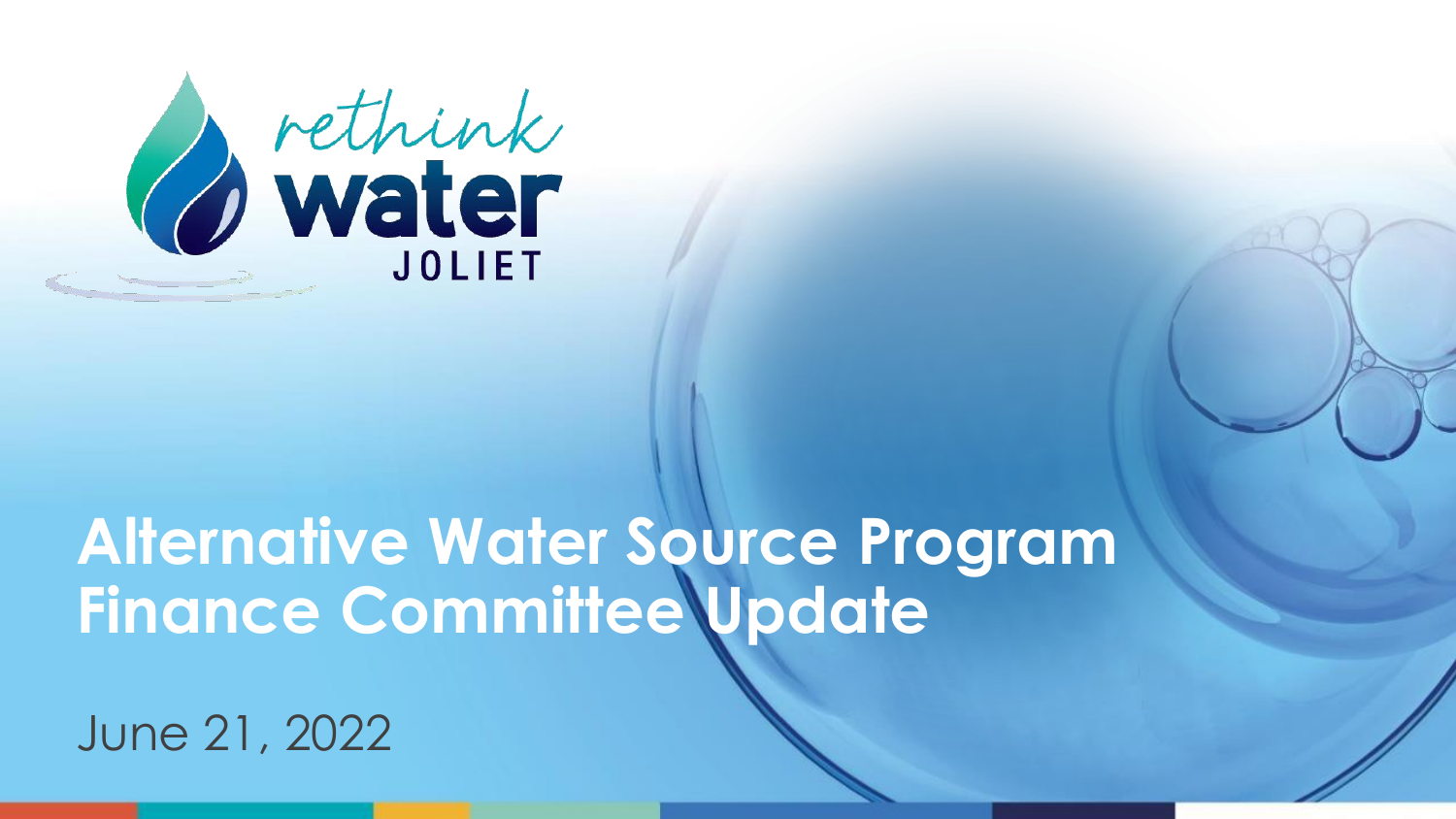

- •Joliet Borrowing Summary (to-date)
- Regional Water Commission Financial Plan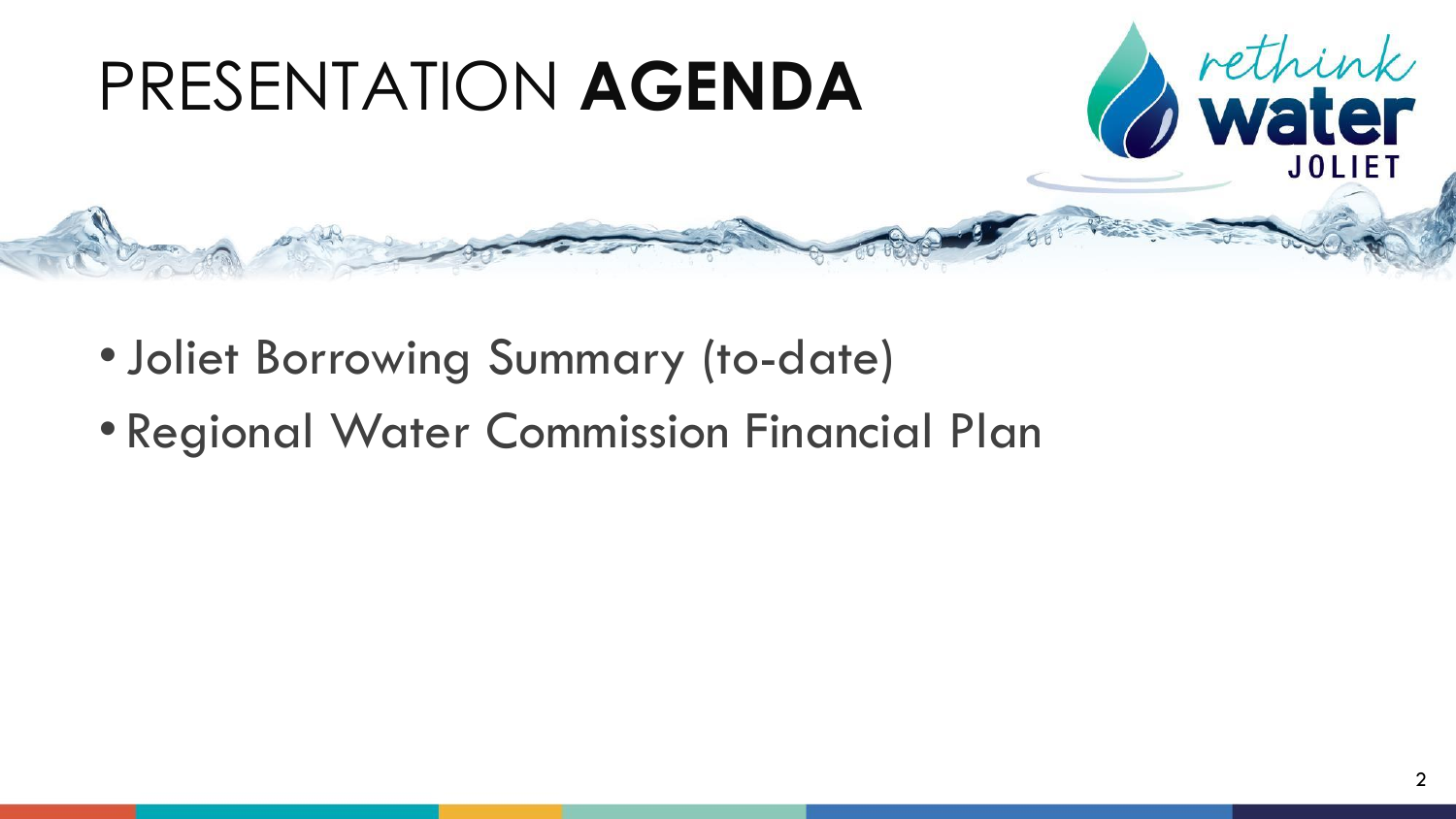# **AWSP FUNDING** TOOLS

**WIFIA** – Low interest, flexible draw down, flexible repayment

**SRF LOAN** – Very low interest, familiar process, good target for stimulus funding



**REVENUE BONDS** – Shorter issuance process, structuring options, currently lower rates



**BOND ANTICIPATION NOTE** – Shortterm source of funding ahead of large bond issue

rethink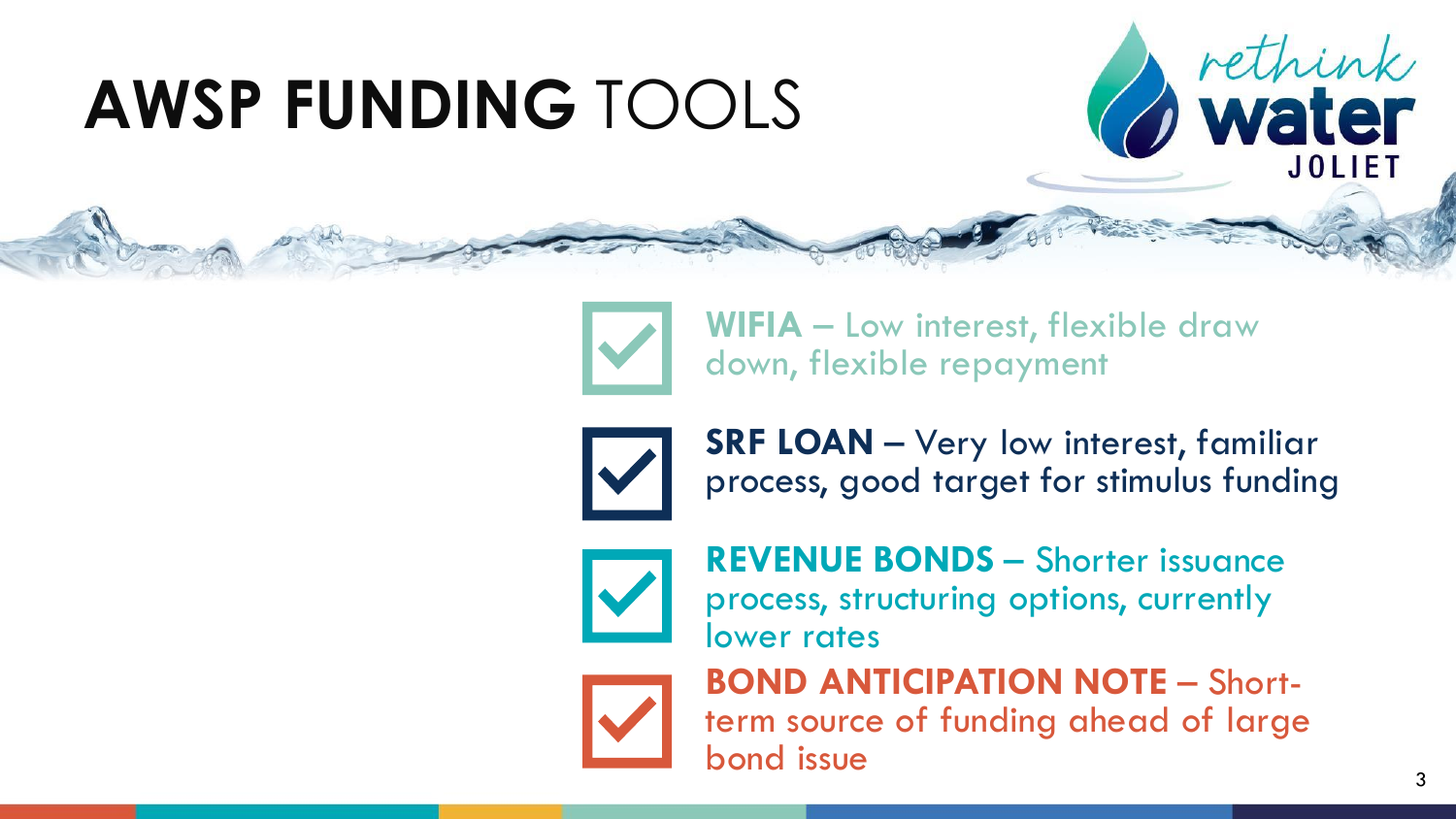# 2022 BORROWING **SUMMARY**

| <b>Source of Capital</b>                                  | <b>Interest Rate</b> | <b>Amount</b> | <b>Date Executed</b>    |
|-----------------------------------------------------------|----------------------|---------------|-------------------------|
| <b>BAN</b>                                                | 2.36%                | \$80,261,500  | April 12, 2022          |
| WIFIA Loan #1 AWSP Development                            | $3.00\%$             | \$87,465,000  | April 19, 2022          |
| WIFIA Loan #2 WMRP                                        | $3.00\%$             | \$220,989,947 | April 19, 2022          |
| WIFIA Loan #3 AWSP Joliet-Specific<br><b>Improvements</b> | Ŝ.                   | \$35,000,000  | Before June 30,<br>2024 |

### OBJECTIVES:

- Line up short-term, low interest financing for more immediate costs
- Lock in long-term, low interest, flexible financing for AWSP development and WMRP

*C* rethink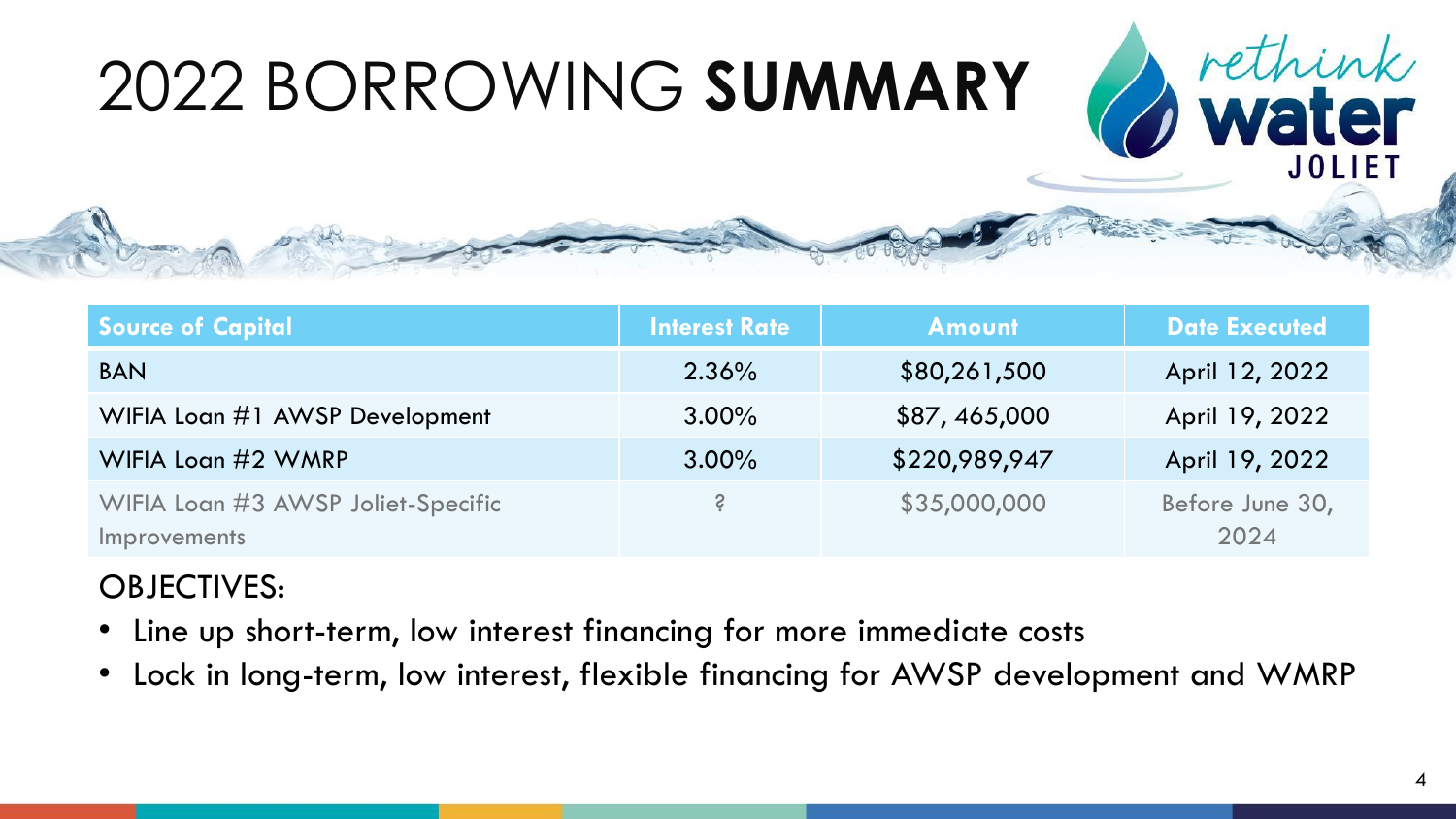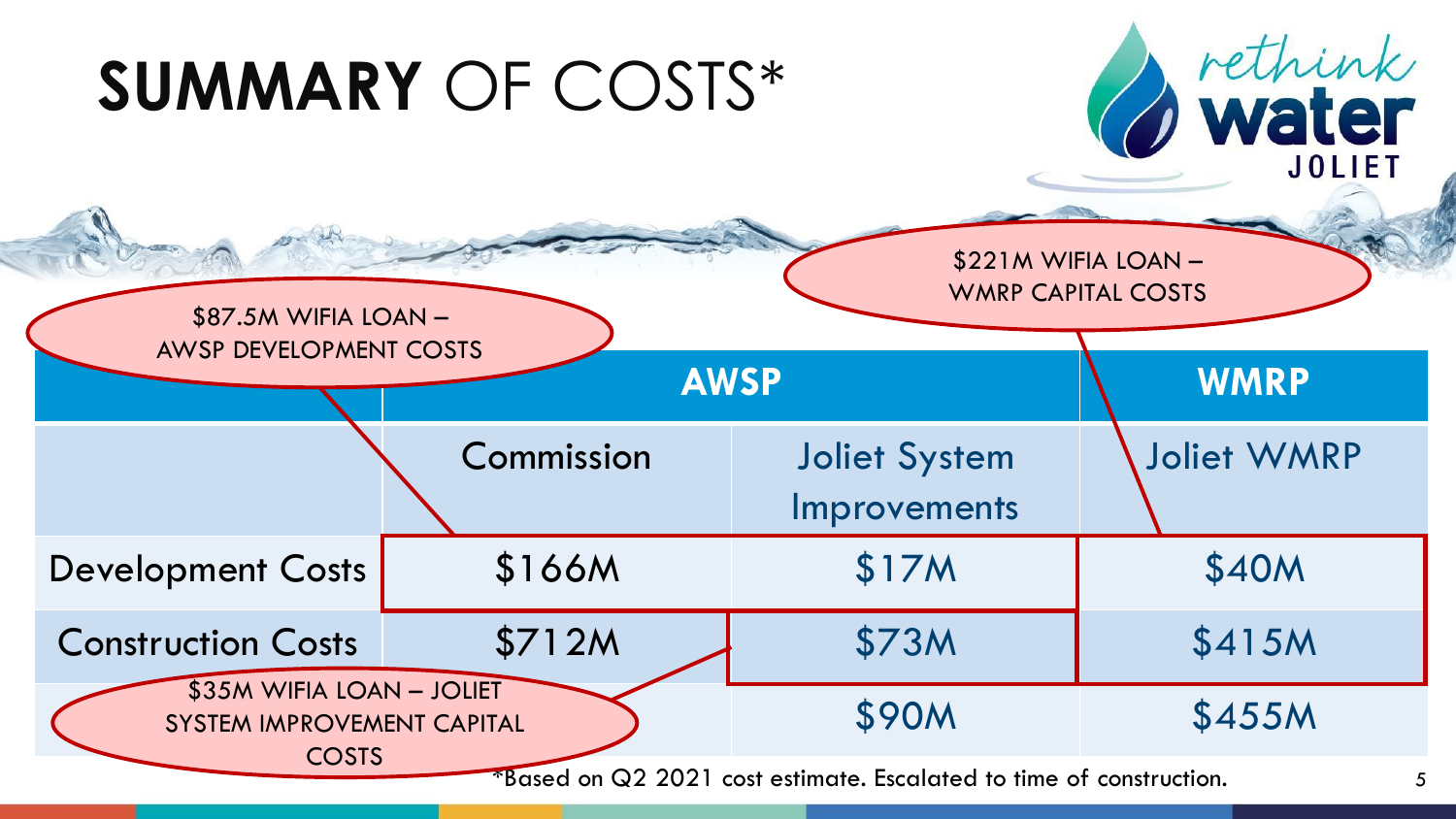

# REGIONAL WATER COMMISSION **FINANCIAL PLAN**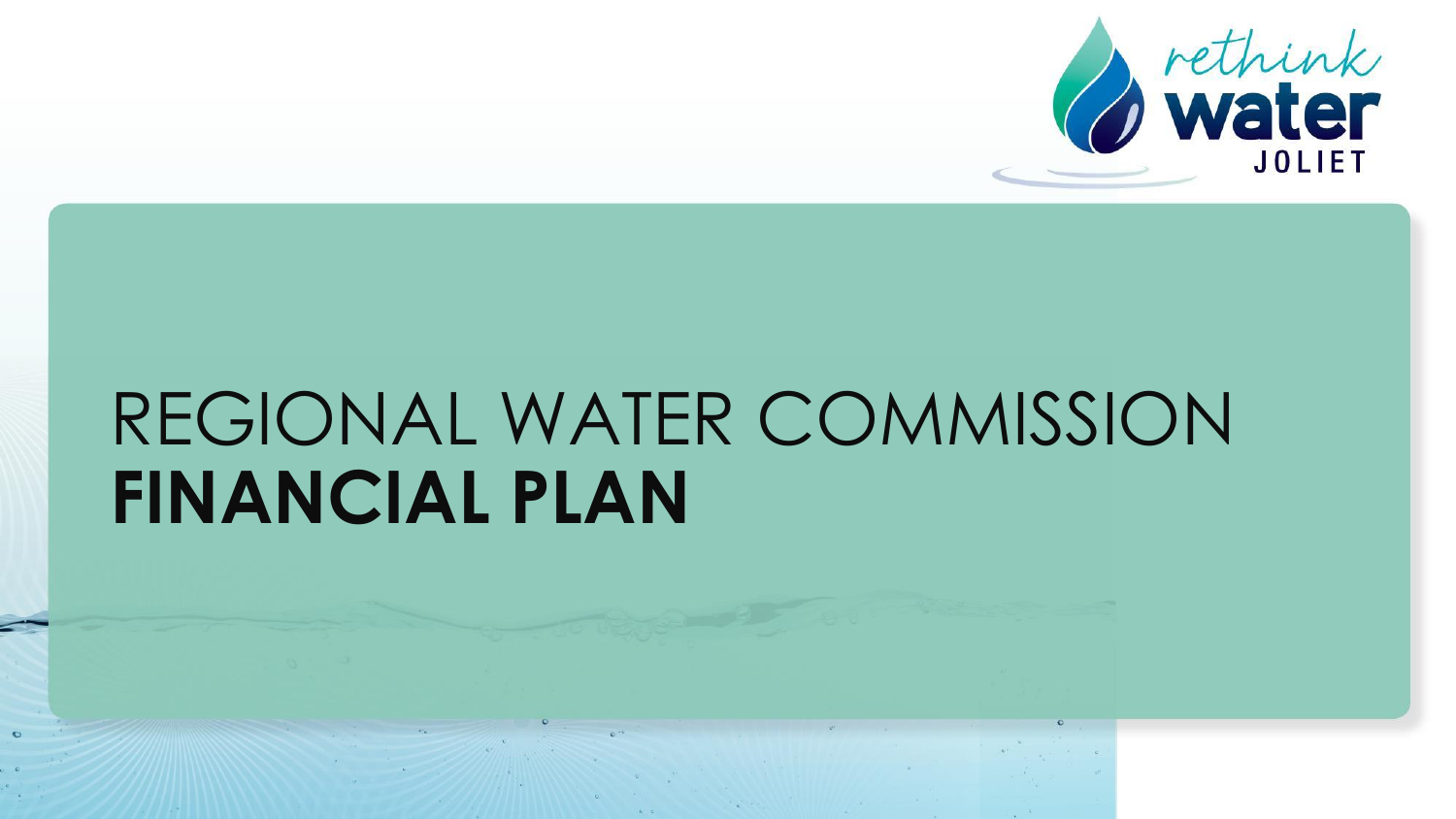

| <b>Community</b>  | <b>Credit Rating</b> |
|-------------------|----------------------|
| Channahon         | Aq2                  |
| <b>Crest Hill</b> | AA                   |
| <b>Joliet</b>     | $AA A^*$             |
| Minooka           | AA-                  |
| Romeoville        | Aa2                  |
| Shorewood         | $AA+$                |

\* Rating for Joliet WIFIA loan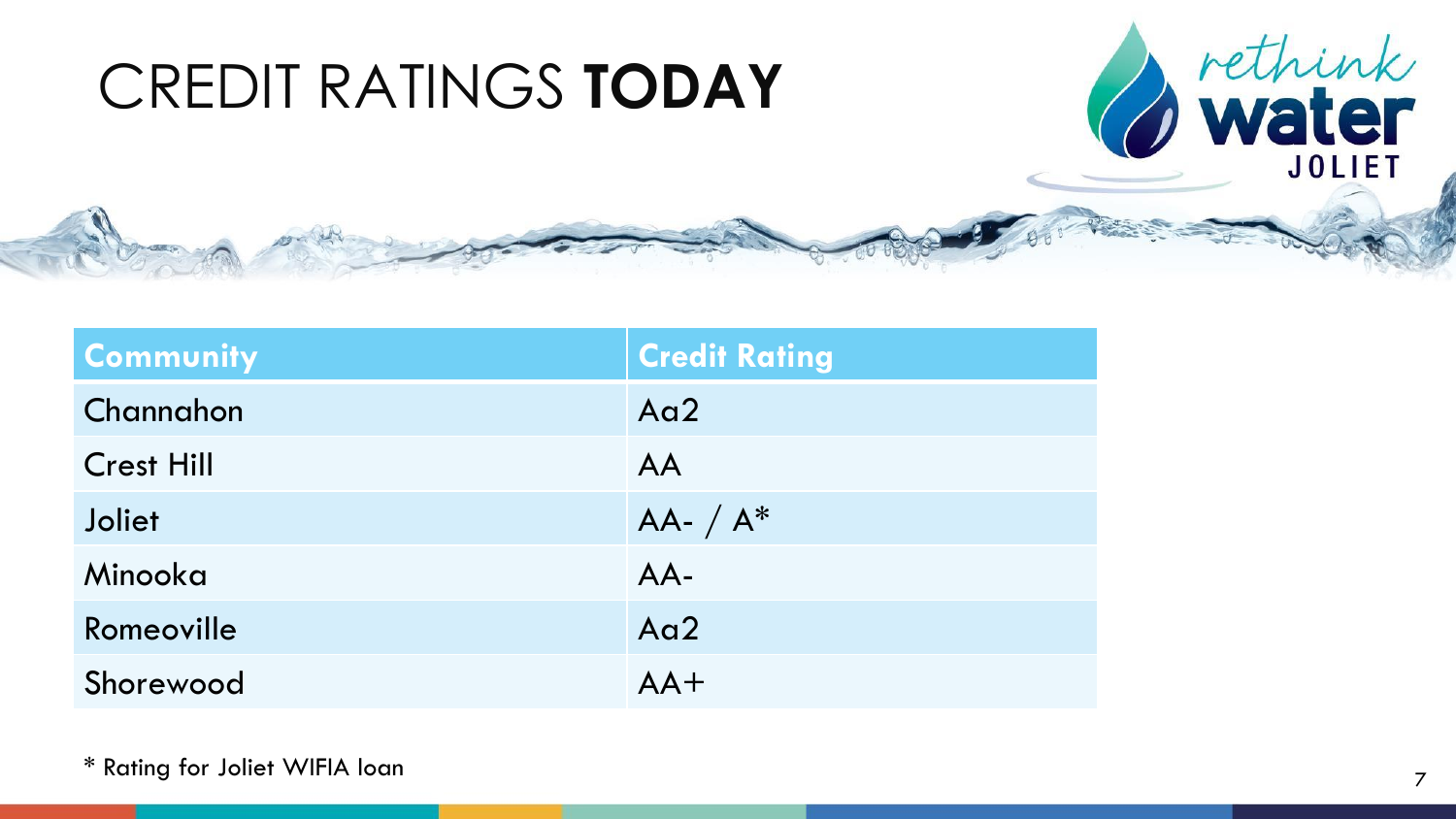### **COMMISSION AS** BORROWER

#### Average Daily Demand 2030



Declared 2050 Maximum Day Demand



rethink